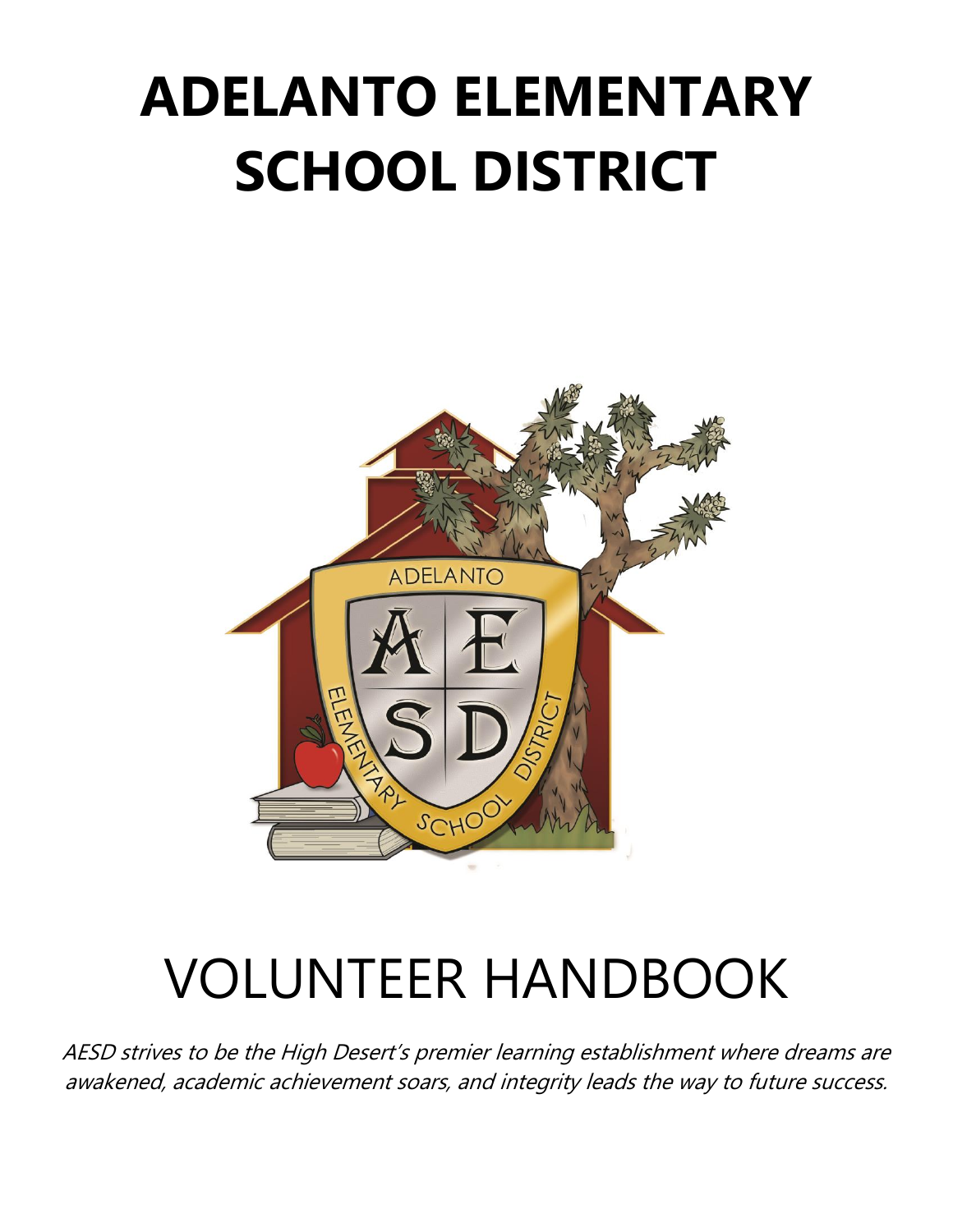# **LEADERSHIP**

## BOARD MEMBERS

Christine Turner, Board President Holly Eckes, Board Clerk Christina Bentz, Board Member La Shawn Love-French, Board Member Ammie Hines, Board Member

## ADMINISTRATION LEADERS

Dr. Amy Nguyen-Hernandez, Superintendent Ajay Mohindra, Chief Business Officer D. Fal Asrani, Chief Academic Officer Andrea Credille, Chief Personnel Officer

# **HUMAN RESOURCES STAFF**

Andrea Credille, Chief Personnel Officer Ireri Gomez, Executive Assistant II, ext.10667 Dana Curtis, Credential Analyst, ext.10257 Sandra Bostick, Classified Personnel Specialist, ext.10242 Kim Nelson, Personnel Technician (Certificated), ext.10206 Alejandra Gonzalez, Personnel Technician (Classified), ext.10216 Cherie Humphrey, District Receptionist, ext.10200

For school locations, addresses and phone numbers, and other district information, please access the district website at [www.aesd.net](http://www.aesd.net/)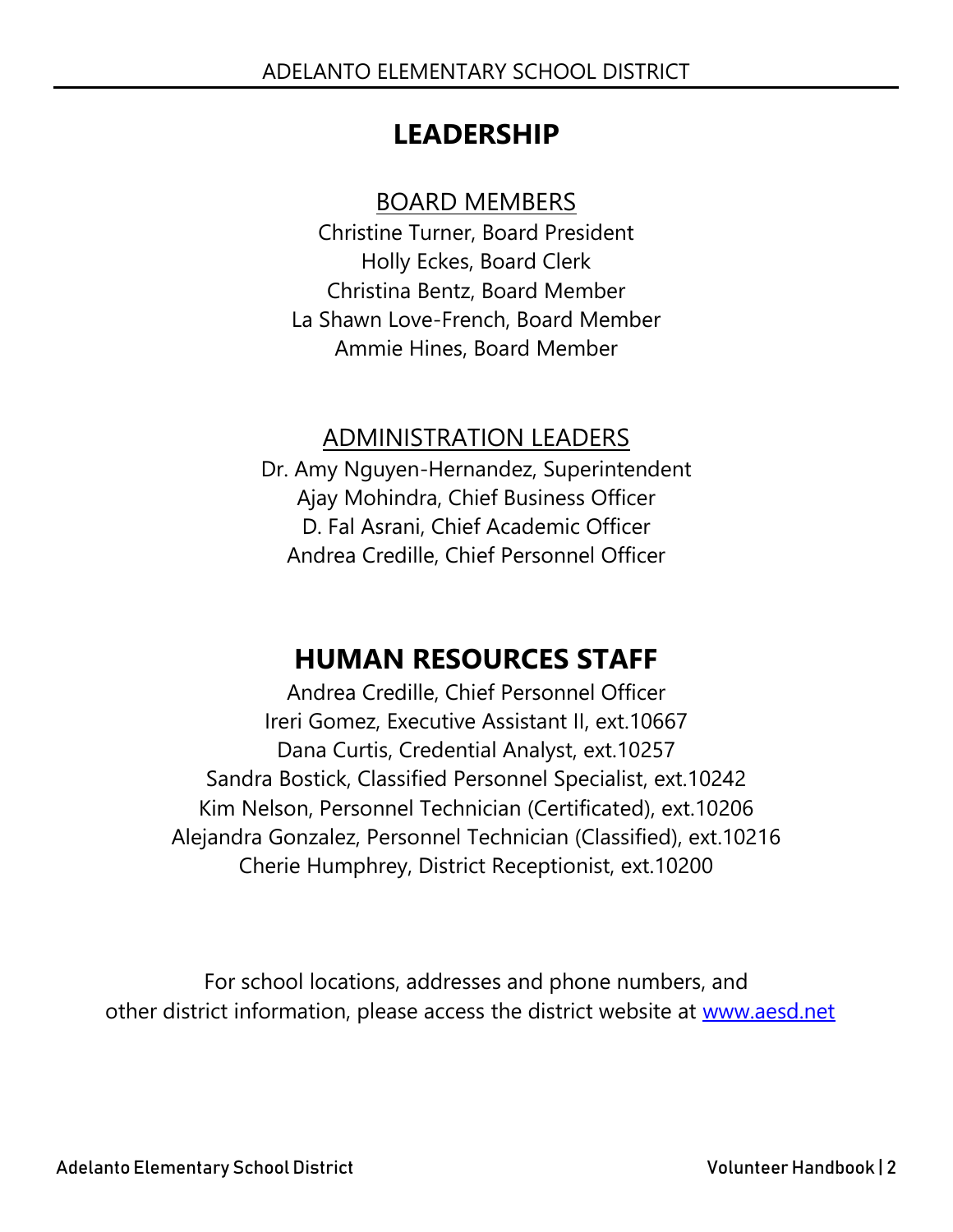#### **Volunteer Handbook**

#### Volunteers vs. Visitors

A volunteer is defined as an individual who, with school district authorization, voluntarily assists schools, educational programs, or students on a regular and ongoing basis, without financial compensation, to benefit Adelanto Elementary School District students.

A visitor is defined as an individual who, with school district authorization, attends a student performance, back-to-school event, class party, or is observing a classroom, etc. A visitor may either be accompanied or unaccompanied by school district staff. Designated school district administrative personnel are to make this determination. All visitors must sign-in at the school office.

#### Sign-In/Sign-Out Procedures

All Volunteers are required to sign-in at the school office each time they are on campus. Volunteers will be asked to present picture identification at the time they sign in.

All volunteers are required to wear an identification badge at all times.

Volunteer badges must never leave the school; badges must be returned to school office prior to leaving the site.

#### Professionalism and Ethics

Information concerning students is confidential and should be given only to others by the teacher or principal, only as authorized by law. Public remarks reflecting on a student's abilities and family background are improper; and one should refrain from gossiping about a child in the lounge, at home, or elsewhere. Be discreet in the use of available information about students. Problems may become apparent with students. Regardless of the nature of the problem-educational, health, neglect or abuse - do report these to the teacher or principal immediately so steps may be taken to correct them. When a problem arises, be a part of the solution. Seek the help of those who are responsible for the overall supervision of that particular area, and give him/he an opportunity to exercise prudent judgment and action in the solution. Take pride in your work. Offer suggestions to the teacher when you think you have a workable idea. Don't be offended if suggestions are not always followed or accepted. REMEMBER, the teacher is accountable for the direction of the classroom program.

#### **Confidentiality**

Parent volunteers must respect both the student and school confidentiality. Discuss students ONLY with those staff members serving that student, NEVER with the parents or outsiders. All parent questions about their children should be directed to the teacher. Parent volunteers should not question school policies in the presence of students or outside of the school, but may pursue their own personal concerns and inquiries through the school's designated channels.

#### Staff Relations

Parent volunteers need to support the teaching methods and materials used by the supervising teacher, especially in the presence of the student(s), parent(s) and other volunteers. If you have any questions, concerns, etc., address them privately with the teacher or site administrator.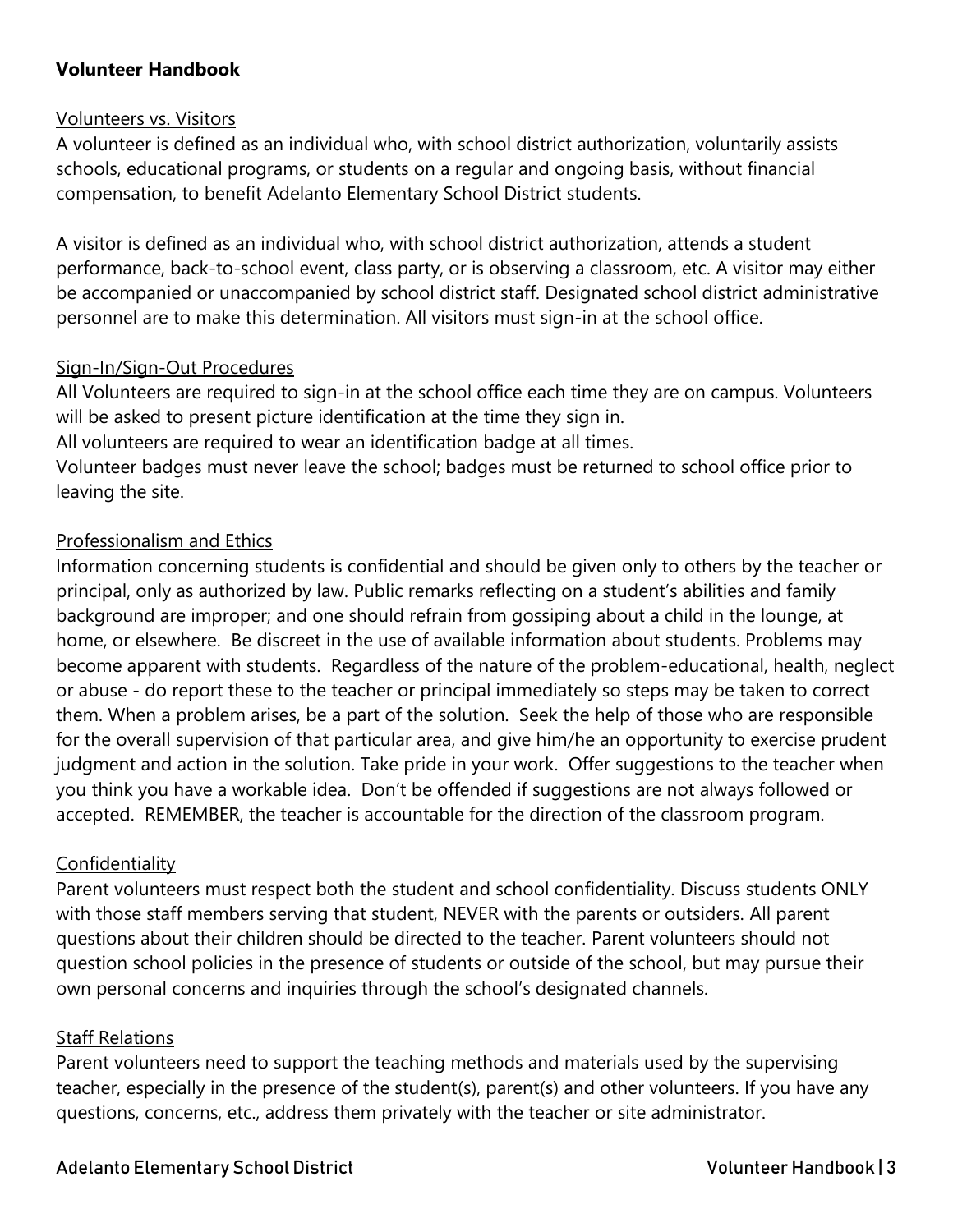#### Assigned Responsibilities

Parent volunteers should use the same method of instruction, and behavior management as the teacher. If you choose to attempt any methods other than those normally used, they must first be discussed with and approved by the teacher.

#### Dress and Grooming

The Governing Board believes that appropriate dress and grooming by district volunteers contribute to a productive learning environment and model positive behavior. During school hours and at school activities, volunteers shall maintain professional standards of dress and grooming that demonstrate their high regard for education, present an image consistent with their job responsibilities and assignment, and not endanger the health or safety of volunteers or students. All volunteers shall be held to the same standards.

### **ALL VOLUNTEERS MUST BE DIRECTLY SUPERVISED BY A STAFF MEMBER AT ALL TIMES AND MUST NOT BE LEFT ALONE WITH STUDENTS.**

School Procedures:

Volunteers will receive information on school rules/procedures during the Volunteer Orientation, if you are unsure about any school rules or procedures, please contact the Principal.

#### **VOLUNTEER ACKNOWLEDGEMENT OF DUTY NOT TO RELEASE CONFIDENTIAL INFORMATION**

As a volunteer of the Adelanto Elementary School District, you hereby acknowledge that, at all times, you have an absolute duty to protect the confidential nature of information to which you may be privy in your duties. This includes confidential information about students, staff members, or on any topic properly confined to a closed session of the school board, or otherwise not readily available to the public. This also includes any information relating to matters which you may be made privy to through the course of the day, even if not in the scope of your job (For example, a worker who overhears or sees sensitive student information while working in an area where the information is discussed/contained). (See also 20 U.S.C. § 1232g; 34 C.F.R. § 99; Cal. Educ. Code §§ 49060 et seq., 35146; Cal. Govt. Code § 1098, 54957, 54957.2, 54957.6.)

Any volunteer who releases any confidential information from the District is subject to various consequences, which can include disciplinary action up to and including dismissal from employment, as well as potential civil and/or criminal repercussions. Further, following such release, other additional internal steps may become necessary to prevent any further unauthorized release of such information, such as limiting access to that employee. (see board policy No. 4319.23)

The District understands that, in certain work situations, confidential information needs to be shared among staff and others, on a need-to-know basis. Accordingly, such "need-to-know" situations are not prohibited under these directives. These may include:

1. When confidential pupil records are provided to parents/guardians, or to any of the individuals or groups specifically allowed to receive pupil records without parental consent, pursuant to statute. (Cal. Educ. Code §§ 46069 et seq., 49076.)

Adelanto Elementary School District Volunteer Handbook | 4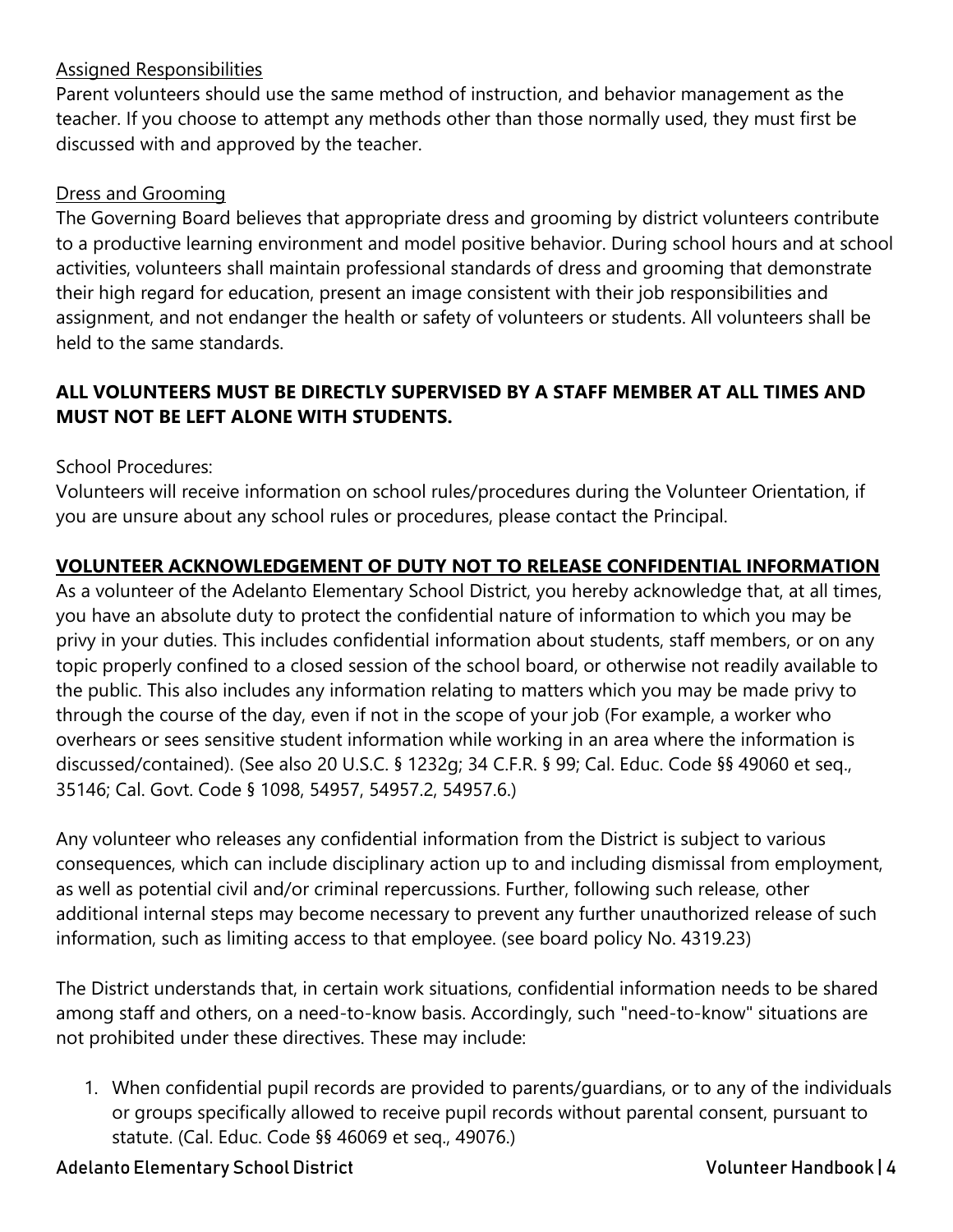- 2. When potentially confidential information is required to be provided to law enforcement officials by school employees, designated as mandatory reporters, under the Child Abuse and Neglect Reporting Act. (Cal. Penal Code § 11164 et seq.)
- 3. When the exchange of potentially confidential information is necessary to identify, refer, and assess students who may have special needs and to develop, implement and review instructional programs for these students if necessary. (Cal. Educ. Code § 56300 et seq.)
- 4. When required through a lawfully issued subpoena on sworn testimony.
- 5. Other circumstances in which a school volunteer is specifically required or allowed, under state or federal law, to provide information that would otherwise be considered confidential.

The District respects your right of expression and in no way wishes to discourage you from exercising this right. However, it is also cognizant of the sensitive nature of the information that volunteers may acquire in the course of performing their duties and the concurrent obligation to refrain from disclosing confidential information. If you, at any time, encounter a situation in which you are unsure as to how to act, based on the potential for release of confidential information, you must immediately contact your supervisor to discuss the matter and obtain direction.

## **DISCRIMINATION AND SEXUAL HARASSMENT IS AGAINST THE LAW**

The California Constitution of the state of California fully guarantees and protects each student's fundamental right to a public education. The California Legislature has enacted numerous laws designed to promote equality in educational opportunities and to safeguard students against discriminatory practices in public schools.

School districts and their employees and volunteers are prohibited from sponsoring any activity or from giving instruction which adversely reflects upon persons because of their race, sex, color, creed, handicap, national origin, ancestry, or any other classification covered under the law. Instructional material used in public schools must not include matter which is discriminatory. Violations of any of these laws should be brought to the attention of the Superintendent or governing body of the school district.

The Office for Civil Rights (OCR) enforces five federal statutes that prohibit discrimination in programs and activities that receive federal financial assistance from the Department of Education. Discrimination on the basis of race, color, and national origin is prohibited by Title VI of the Civil Rights Act of 1964; sex discrimination is prohibited by Title IX of the Education Amendments of 1972; discrimination on the basis of disability is prohibited by Section 504 of the Rehabilitation Act of 1973 and Title II of the Americans with Disabilities Act of 1990; and age discrimination is prohibited by the Age Discrimination Act of 1975.

Any sexual harassment or other sex discrimination in educational institutions against students or nonstudents is prohibited. Furthermore, any form of sexual harassment or other sex discrimination in

Adelanto Elementary School District **Volunteer Handbook** | 5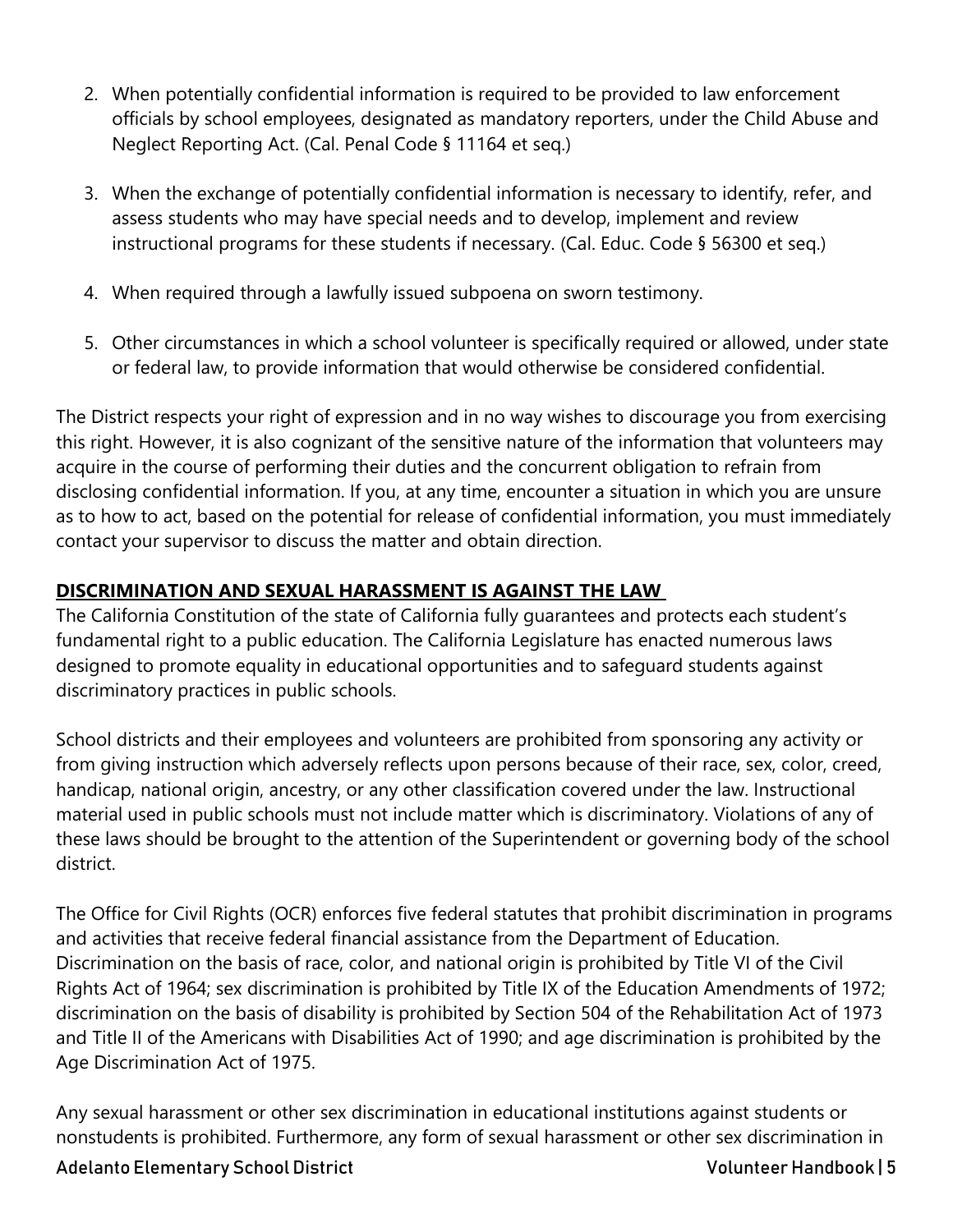any academic, athletic, or extracurricular program or activity is prohibited. This prohibition of sexual harassment and discrimination extends to both academic and nonacademic personnel in employment as well.

#### **DRUG AND ALCOHOL-FREE WORKPLACE**

Volunteers are one of the most valuable resources for an educational organization and their health and safety is therefore a serious concern. The Adelanto Elementary School District will not tolerate any drug use which impedes the health and well-being of its employees or threatens its operation.

The use of illegal drugs and the abuse of other controlled substances, on or off duty, are inconsistent with law-abiding behavior expected of all citizens. Employees who use illegal drugs on or off duty tend to be less productive, less reliable, and prone to greater absenteeism resulting in the potential for increased cost, delay, and risk in the operation of the Adelanto Elementary School District.

**YOU ARE HEREBY NOTIFIED** that it is a violation of Board policy for any employee at a school district workplace to unlawfully manufacture, distribute, dispense, possess, use or be under the influence of any alcoholic beverage, drug, or controlled substance as defined in the Controlled Substances Act and Code of Federal Regulations.

"School district workplace" is defined as any place where school district work is performed, including a school building or other school premises; any school-owned or school-approved vehicle used to transport students to and from school or school activities; any off-school sites when accommodating a school-sponsored or school approved activity or function, such as a field trip or athletic event, where students are under district jurisdiction; or during any period of time when an employee is supervising students on behalf of the district or otherwise engaged in district business.

Adelanto Elementary School District requires that every newly-hired employee be free of alcohol or drug abuse. Adelanto Elementary School District will not hire any applicant who fails to pass the preemployment drug test. Compliance with Adelanto Elementary School District substance abuse policy is a condition of employment. Failure or refusal of an applicant to cooperate fully, sign any required document, or submit to any required test will be grounds for withdrawal of any offer of employment.

As a condition of your continued employment with the district, you will comply with the district's policy on Drug and Alcohol-Free Workplace and will, any time you are convicted of any criminal drug or alcohol statute violation, notify your supervisor of this conviction no later than five days after such conviction.

Pursuant to the federal Omnibus Transportation employee Testing Act of 1991, school bus drivers shall be subject to a drug and alcohol testing program that fulfills the requirements of the Code of Federal Regulations, Title 49, Part 382.

Pursuant to California Education code 44836 and 45123, the Board may not employ or retain in employment persons convicted of a controlled substance offense as defined in Education code 44011.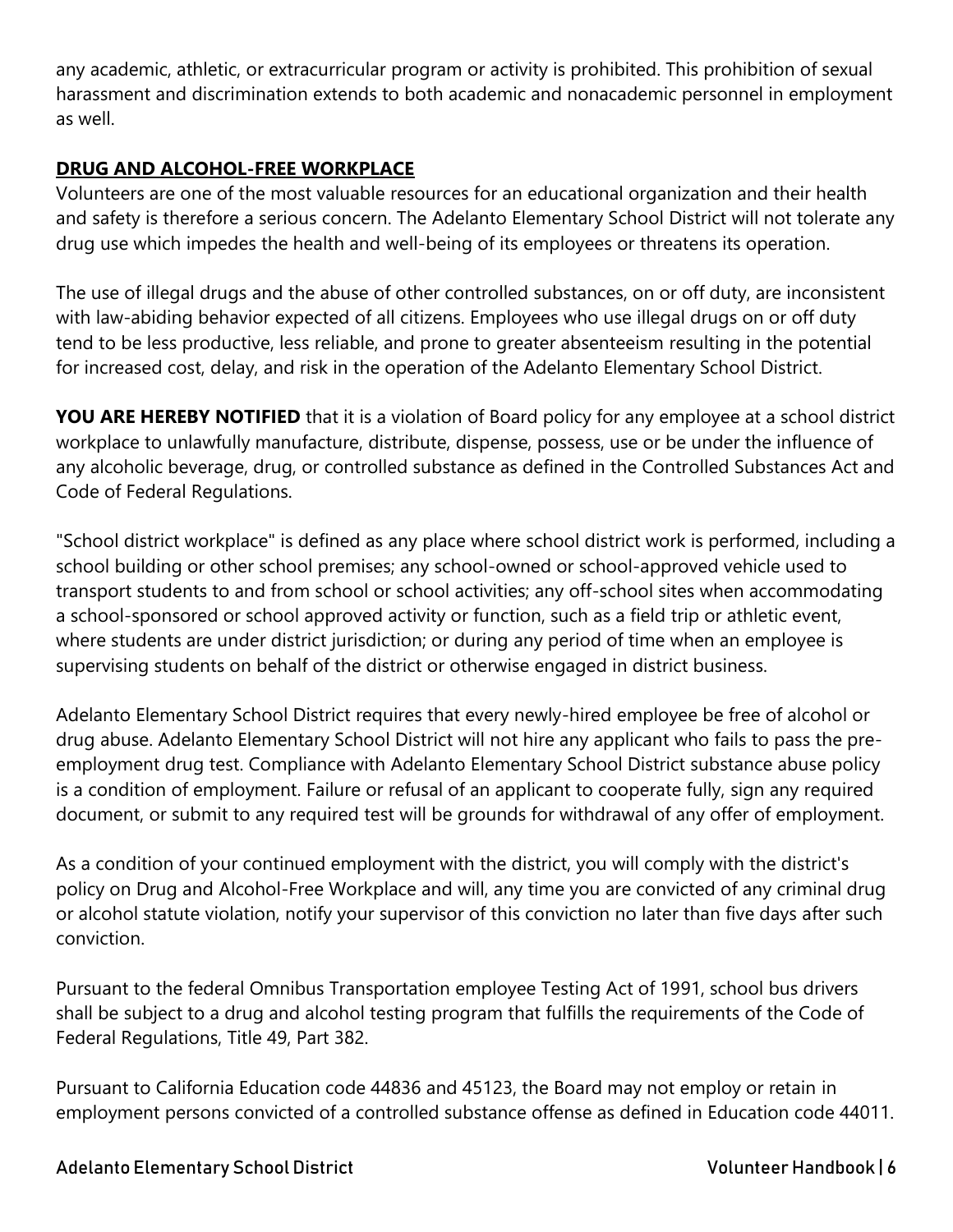If any such conviction is reversed and the person is acquitted in a new trial or the charges dismissed, his/her employment is no longer prohibited.

Pursuant to Education code 45123, the district may employ for classified service a person who has been convicted of a controlled substance offense only if it determines, from evidence presented, that the person has been rehabilitated for at least five years.

The Board shall determine the type and manner of presentation of the evidence, and the Board's determination as to whether or not the person has been rehabilitated is final.

Pursuant to Education code 44425, whenever the holder of any credential issued by the State Board of Education or the commission for Teacher Preparation and licensing has been convicted of a controlled substance offense as defined in Education code 44011, the commission shall forthwith suspend the credential. When the conviction becomes final or when imposition of sentence is suspended, the commission shall revoke the credential (Education Code 44425).

Pursuant to Education code 44940, the district must immediately place on compulsory leave of absence any certificated employee charged with involvement in the sale, use, or exchange to minors of certain controlled substances.

Pursuant to Education Code 45304, the district must immediately place on compulsory leave of absence any classified employee charged with involvement in the sale, use, or exchange to minors of certain controlled substances.

Pursuant to Education Code 45304, the district may immediately place on compulsory leave of absence any classified employee charged with certain controlled substance offenses.

## **VOLUNTEER CODE OF CONDUCT**

As a volunteer, I agree to abide by the following code of volunteer conduct:

- 1. Immediately upon arrival, I will sign in at the main office and at the designated volunteer signin station at the time of volunteer service.
- 2. I will wear or show volunteer identification at all times as required by the school/district.
- 3. I will use only adult bathroom facilities.
- 4. I agree to never be alone with individual students who are not under the supervision of teachers or school authorities.
- 5. I will not disturb or disrupt the academic program for students or staff.
- 6. I will not contact students, staff or parents outside of school hours.
- 7. I agree not to access, review, disclose or use confidential student, staff or parent information. Or exchange telephone numbers, home addresses, e-mail addresses or any other student directory information with or about students, staff or parents. I will maintain confidentiality at all times including outside of school.

Adelanto Elementary School District **Volunteer Handbook** | 7